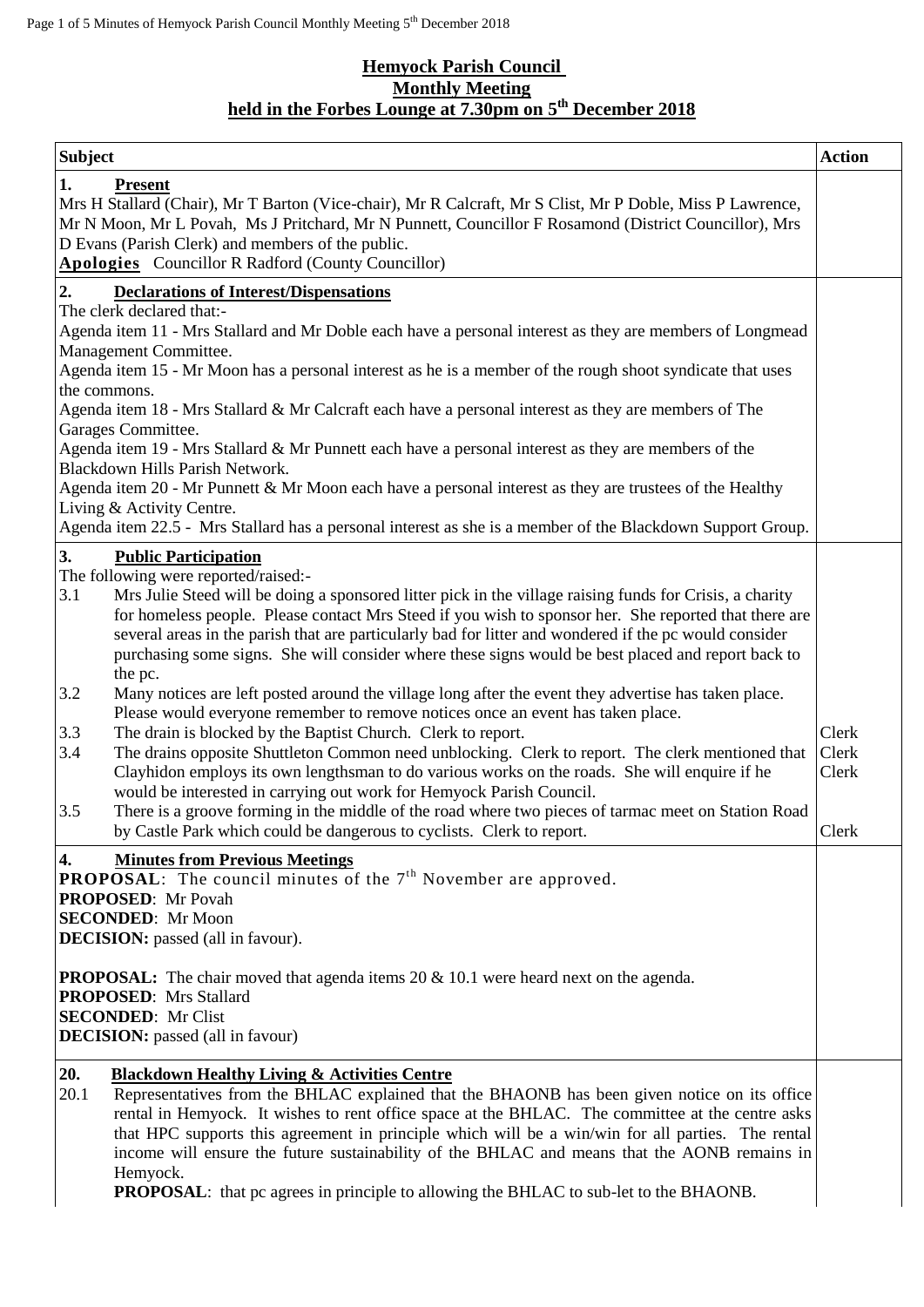| <b>PROPOSED:</b> Ms Pritchard<br><b>SECONDED:</b> Mr Barton<br><b>DECISION</b> : passed (all agreed).                                                                                                                                                                                                                                                                                                                                                                                                                                                                                                                                                                                                                                                                                                                                                        |  |
|--------------------------------------------------------------------------------------------------------------------------------------------------------------------------------------------------------------------------------------------------------------------------------------------------------------------------------------------------------------------------------------------------------------------------------------------------------------------------------------------------------------------------------------------------------------------------------------------------------------------------------------------------------------------------------------------------------------------------------------------------------------------------------------------------------------------------------------------------------------|--|
| 10.<br><b>Clerk Report</b><br>10.1<br>Tennis Club – the tennis club wishes to withdraw accumulated funds of £10,384 from 106 monies<br>which have been allocated to the tennis club project. It also wishes to withdraw $\pounds$ 18,955 from the<br>general fund. The pc supports the withdrawal of the £10,384 but was concerned about the tennis club<br>taking the balance of the general fund leaving nothing for other potential projects. The tennis club<br>has its own sinking fund of approximately £30,000.<br><b>PROPOSAL:</b> The parish council supports the tennis club withdrawing £10,000 from<br>the general 106 fund plus the £10,384 allocated to the tennis club project, with the<br>remainder required for resurfacing the courts coming from the tennis club's sinking<br>fund.<br>PROPOSED: Mr Moon<br><b>SECONDED:</b> Mr Calcraft |  |
| An amendment to the proposal was put forward<br><b>PROPOSAL:</b> The parish council supports the tennis club withdrawing £12,636 from<br>the general 106 fund plus the £10,384 allocated to the tennis club project, with the<br>remainder required for resurfacing the courts coming from the tennis club's sinking<br>fund.<br><b>PROPOSED:</b> Mr Doble<br><b>SECONDED:</b> Mr Povah<br><b>DECISION:</b> failed (4 for, 5 against)                                                                                                                                                                                                                                                                                                                                                                                                                        |  |
| The original motion was then voted on<br><b>PROPOSAL:</b> The parish council supports the tennis club withdrawing £10,000 from<br>the general 106 fund plus the £10,384 allocated to the tennis club project, with the<br>remainder required for resurfacing the courts coming from the tennis club's sinking<br>fund.<br>PROPOSED: Mr Moon<br><b>SECONDED:</b> Mr Calcraft<br><b>DECISION:</b> passed (8 for, 1 against)                                                                                                                                                                                                                                                                                                                                                                                                                                    |  |
| 5.<br><b>Planning</b><br>Permission granted noted for:-<br>5.1<br>18/01377/HOUSE. Whitehall View, Hemyock. Erection of an extension.<br>5.2<br>18/01608/HOUSE. 5 Parklands, Hemyock. Erection of single storey side extension.<br>Certificate of lawful use granted noted for:-<br>5.3<br>18/01423/CLP. 40 Castle Park, Hemyock. Erection of rear extension.<br>Permission refused noted for:-<br>5.4<br>18/01511/TPO. 2 Castle Barton, Culmstck Road, Hemyock. Application to fell 1 ash tree protected<br>by tree preservation order.                                                                                                                                                                                                                                                                                                                      |  |
| 6.<br><b>Matters Arising</b><br>6.1<br>Street lighting – no further action, the parishioner has not got time to take this forward.<br>6.2<br>Floodbridge automatic gates – Fensec has made a working model before going ahead with making the<br>full size gates.<br>6.3<br>Pump – The clerk is liaising with conservation officers at MDDC for advice on the best way to<br>proceed with the remedial works necessary on the pump.<br>Shrub by bridge opposite the castle. Mrs Stallard suggested several bushes are planted in the spring.<br>6.4<br>She will put forward a recommendation nearer the time.<br>The Annual Parish Meeting will be held on Friday 29 <sup>th</sup> March 2019 at 7.30pm.<br>6.5<br>Car park working $group - will meet in the new year.$<br>6.6                                                                              |  |
| 7. District Council Report<br>Councillor Frank Rosamond reported:-<br>The council was saddened by the sudden death of Councillor Jenny Roach.<br>The planning application for Lidl in Tiverton has just been passed. Mid Devon residents' recycling rate                                                                                                                                                                                                                                                                                                                                                                                                                                                                                                                                                                                                     |  |
|                                                                                                                                                                                                                                                                                                                                                                                                                                                                                                                                                                                                                                                                                                                                                                                                                                                              |  |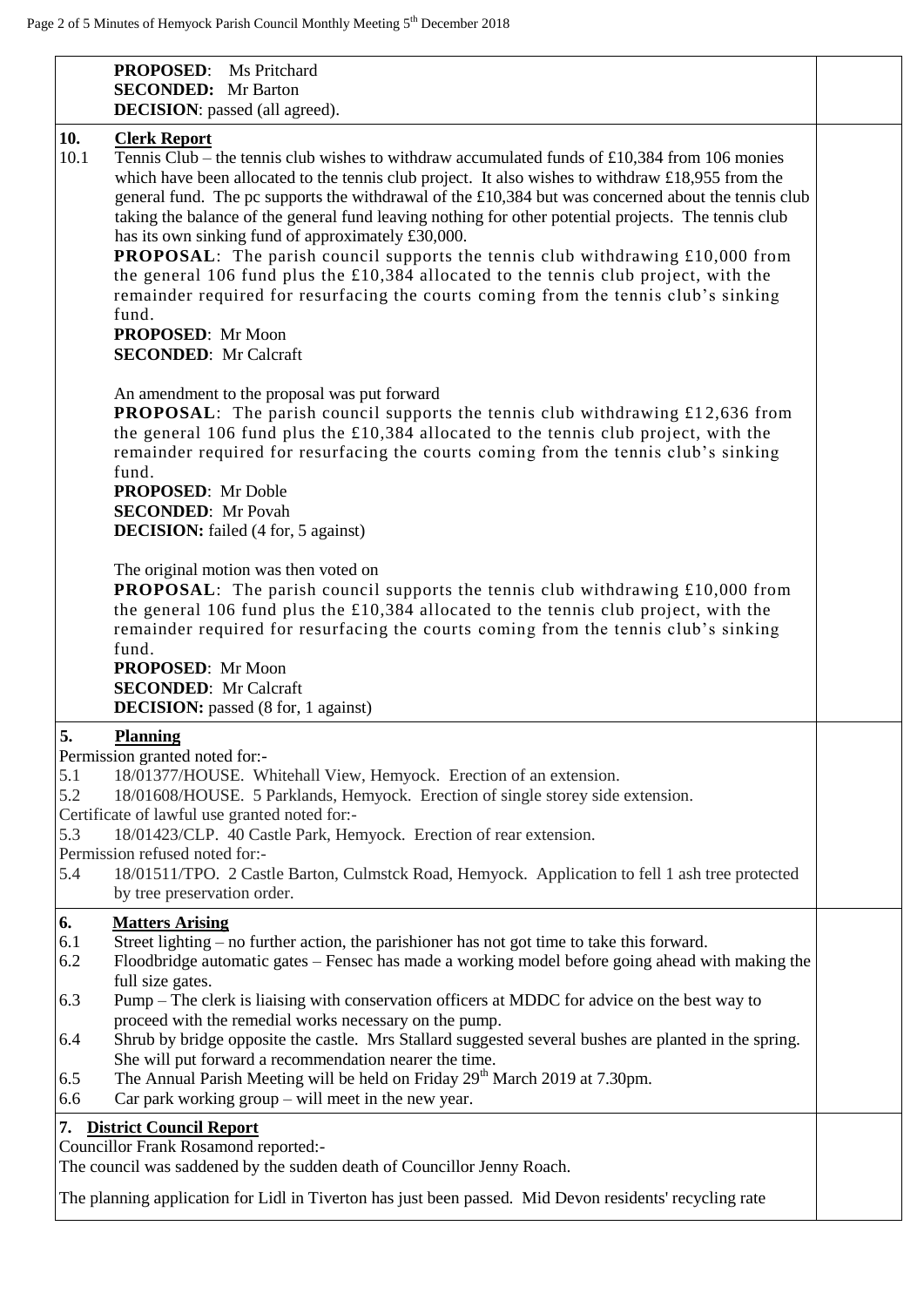| continues to be high at 52%. Garden waste customers are now over 10,000. MDDC is adding to its social<br>housing stock. MDDC has increased its green credentials by installing 2 electric charging points at each of its<br>leisure centres. Premier Inn has begun work at the multi-storey car park site in Tiverton. Car parking charges<br>have been frozen for the second successive year. All units are fully let at Market Walk, Tiverton. |                              |                       |                                                |        |                                                                                                                                                                                                             |           |       |
|--------------------------------------------------------------------------------------------------------------------------------------------------------------------------------------------------------------------------------------------------------------------------------------------------------------------------------------------------------------------------------------------------------------------------------------------------|------------------------------|-----------------------|------------------------------------------------|--------|-------------------------------------------------------------------------------------------------------------------------------------------------------------------------------------------------------------|-----------|-------|
| Councillor Rosamond was asked to inform waste services that many items still fall from the recycling lorries,<br>littering the village.                                                                                                                                                                                                                                                                                                          |                              |                       |                                                |        |                                                                                                                                                                                                             | <b>FR</b> |       |
| 8.                                                                                                                                                                                                                                                                                                                                                                                                                                               | <b>County Council Report</b> |                       |                                                |        | Councillor Ray Radford sent his apologies. The clerk was asked to inform Highways that the traffic calming<br>plateau on Station Road by Longmead caused no problems and the pc wishes it to be reinstated. |           | Clerk |
|                                                                                                                                                                                                                                                                                                                                                                                                                                                  |                              |                       |                                                |        |                                                                                                                                                                                                             |           |       |
| 9.<br>9.1                                                                                                                                                                                                                                                                                                                                                                                                                                        | <b>Finance</b>               |                       | Income and expenditure and bank reconciliation |        |                                                                                                                                                                                                             |           |       |
| <b>INCOME</b>                                                                                                                                                                                                                                                                                                                                                                                                                                    |                              |                       |                                                |        |                                                                                                                                                                                                             |           |       |
| 1.                                                                                                                                                                                                                                                                                                                                                                                                                                               | 12.76                        |                       | <b>Interest HSBC Deposit</b>                   |        |                                                                                                                                                                                                             |           |       |
| 2.                                                                                                                                                                                                                                                                                                                                                                                                                                               | 50.00                        | <b>Fine Memorials</b> |                                                |        |                                                                                                                                                                                                             |           |       |
| <b>EXPENDITURE</b>                                                                                                                                                                                                                                                                                                                                                                                                                               |                              |                       |                                                |        |                                                                                                                                                                                                             |           |       |
| 1.                                                                                                                                                                                                                                                                                                                                                                                                                                               | 692.35                       | D Evans               |                                                |        | Wages and expenses                                                                                                                                                                                          |           |       |
| 2.                                                                                                                                                                                                                                                                                                                                                                                                                                               | 169.50                       | I Pike                |                                                |        | Village maintenance & cemetery grass                                                                                                                                                                        |           |       |
| 3.                                                                                                                                                                                                                                                                                                                                                                                                                                               | 2,094.00                     |                       | <b>Access Security</b>                         |        | Fire shutter door, BHLAC                                                                                                                                                                                    |           |       |
| 4.                                                                                                                                                                                                                                                                                                                                                                                                                                               | 15.88                        |                       | South West Water                               |        | Cemetery water                                                                                                                                                                                              |           |       |
| 5.                                                                                                                                                                                                                                                                                                                                                                                                                                               | 11.00                        | J Pritchard           |                                                |        | Reimbursement of copying costs                                                                                                                                                                              |           |       |
| 6.                                                                                                                                                                                                                                                                                                                                                                                                                                               | 1,070.88                     | <b>MDDC</b>           |                                                |        | Grass cutting                                                                                                                                                                                               |           |       |
| 7.                                                                                                                                                                                                                                                                                                                                                                                                                                               | 198.00                       |                       | <b>Tom Brooke Contracting</b>                  |        | <b>Topping Shuttleton Common</b>                                                                                                                                                                            |           |       |
|                                                                                                                                                                                                                                                                                                                                                                                                                                                  | <b>BANK RECONCILIATION</b>   |                       |                                                |        |                                                                                                                                                                                                             |           |       |
|                                                                                                                                                                                                                                                                                                                                                                                                                                                  | HSBC Community a/c           |                       | 18,976.41                                      |        |                                                                                                                                                                                                             |           |       |
| <b>HSBC</b> Deposit                                                                                                                                                                                                                                                                                                                                                                                                                              |                              |                       | 75,103.65                                      |        |                                                                                                                                                                                                             |           |       |
| HSBC P3                                                                                                                                                                                                                                                                                                                                                                                                                                          |                              |                       |                                                | 0.04   |                                                                                                                                                                                                             |           |       |
|                                                                                                                                                                                                                                                                                                                                                                                                                                                  | <b>HSBC</b> Longmead         |                       |                                                | 1.27   |                                                                                                                                                                                                             |           |       |
| Unity Trust Bank current                                                                                                                                                                                                                                                                                                                                                                                                                         |                              |                       |                                                | 100.00 |                                                                                                                                                                                                             |           |       |
| Unity Trust Bank deposit                                                                                                                                                                                                                                                                                                                                                                                                                         |                              |                       | 76,015.19                                      |        |                                                                                                                                                                                                             |           |       |
| <b>Unity Trust Bank GF</b>                                                                                                                                                                                                                                                                                                                                                                                                                       |                              |                       |                                                | 706.01 |                                                                                                                                                                                                             |           |       |
|                                                                                                                                                                                                                                                                                                                                                                                                                                                  | <b>Unity Trust Bank P3</b>   |                       | 2,150.74                                       |        |                                                                                                                                                                                                             |           |       |
| Nationwide Bond                                                                                                                                                                                                                                                                                                                                                                                                                                  |                              |                       | 85,491.74                                      |        |                                                                                                                                                                                                             |           |       |
| <b>United Trust Bank</b>                                                                                                                                                                                                                                                                                                                                                                                                                         |                              |                       | 75,900.00                                      |        |                                                                                                                                                                                                             |           |       |
| <b>Total</b>                                                                                                                                                                                                                                                                                                                                                                                                                                     |                              |                       | 334,445.05                                     |        |                                                                                                                                                                                                             |           |       |
| <b>PROPOSAL:</b> that the income is agreed and the above cheques/payments are paid/agreed.<br><b>PROPOSED:</b><br><b>Miss Lawrence</b><br><b>SECONDED:</b> Mr Povah<br><b>DECISION</b> : passed (all in favour).                                                                                                                                                                                                                                 |                              |                       |                                                |        |                                                                                                                                                                                                             |           |       |
| 9.2<br><b>Finance Committee Recommendations:-</b><br>9.2.1<br><b>PROPOSAL:</b> the council agrees to expenditure up to £250 for an archiving project to<br>preserve and protect old photographs of Hemyock<br><b>PROPOSED:</b> Mr Barton<br><b>SECONDED:</b> Mr Moon<br><b>DECISION</b> : passed (all in favour).                                                                                                                                |                              |                       |                                                |        |                                                                                                                                                                                                             |           |       |
| 9.2.2 PROPOSAL: the precept for 2019/2020 is set at £80,700, an increase in Band D annual<br>charge from £94.95 to 97.31.<br><b>PROPOSED:</b> Mr Punnett<br><b>SECONDED:</b> Mr Calcraft<br><b>DECISION</b> : passed (all in favour).                                                                                                                                                                                                            |                              |                       |                                                |        |                                                                                                                                                                                                             |           |       |
| 10.<br><b>Clerk Update</b><br>The clerk reported that:-                                                                                                                                                                                                                                                                                                                                                                                          |                              |                       |                                                |        |                                                                                                                                                                                                             |           |       |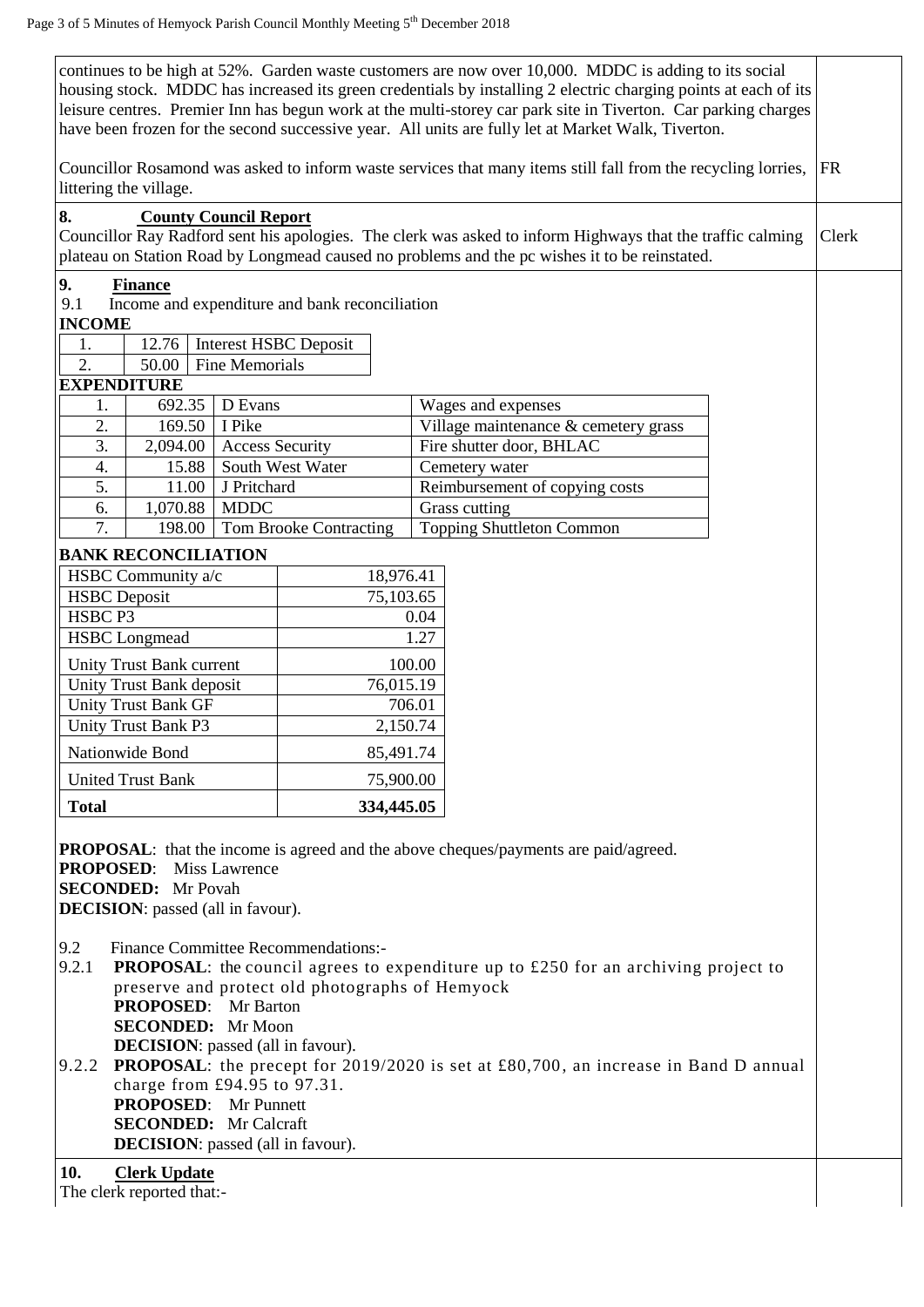| 10.1<br>Natural England will be conducting its 5-yearly review of the restrictions applicable to the Open<br>Access Land (Hemyock Turbary).                                                                                                                                                                                                                                                                                                                                                                |                  |
|------------------------------------------------------------------------------------------------------------------------------------------------------------------------------------------------------------------------------------------------------------------------------------------------------------------------------------------------------------------------------------------------------------------------------------------------------------------------------------------------------------|------------------|
| 10.2<br>Several parishioners have contacted the clerk to obtain contact information for the various clubs that<br>were advertised at the Happening Hemyock event.                                                                                                                                                                                                                                                                                                                                          |                  |
| The pads on the defibrillator at The Garages have been changed as they were out of date.<br>10.3                                                                                                                                                                                                                                                                                                                                                                                                           |                  |
| 11.<br><b>Longmead</b><br>11.1<br>Mr Povah is struggling to obtain quotations for the bridge abutment works at Longmead. All to email<br>Mr Povah local builders' contact information.<br>Mr Doble has left a message for Ian McCulloch, chair of Longmead, about resurfacing the trim trail<br>11.2<br>track.                                                                                                                                                                                             | All<br><b>PD</b> |
| 12.<br><b>Highways</b><br>Nothing to report.                                                                                                                                                                                                                                                                                                                                                                                                                                                               |                  |
| 13.<br><b>Cemetery</b><br>Nothing to report.                                                                                                                                                                                                                                                                                                                                                                                                                                                               |                  |
| 14.<br><b>Footpaths</b><br>Mr Povah thanked District Councillor Rosamond for his efforts with regard to the Pithayne footpath diversion<br>which will now be dealt with in the correct way by Devon County Council.<br>The footpath surveys will be undertaken shortly.                                                                                                                                                                                                                                    |                  |
| 15.<br><b>Commons Management Group (CMG)</b><br>Thanks to those that helped plant the replacement trees at Shuttleton Common. The group are considering<br>planting some wild flower seeds in a corner of the common.                                                                                                                                                                                                                                                                                      |                  |
| 16.<br><b>Village Maintenance</b><br>The following jobs were suggested/requested:- old notices need taking down, a slab on the wall at The<br>Garages has broken and needs replacing, road signs need cleaning.                                                                                                                                                                                                                                                                                            |                  |
| 17.<br><b>Public Conveniences</b><br>The lines have been repainted correctly.<br>17.1<br>17.2<br>The legal paperwork has been received and will be signed. The clerk is liaising with the newly<br>appointed cleaner reference a start date, etc.                                                                                                                                                                                                                                                          |                  |
| 18.<br><b>Garages Youth Project</b><br>Nothing to report.                                                                                                                                                                                                                                                                                                                                                                                                                                                  |                  |
| 19.<br><b>Blackdown Hills Parish Network</b><br>Following campaigning by the parish network, Somerset County Council has agreed to continue to grit<br>Blagdon Hill, Wrangway, the ridge road and the road from Smeatharpe towards Honiton and to refill the grit<br>bins once this winter.                                                                                                                                                                                                                |                  |
| 20.<br><b>Blackdown Healthy Living &amp; Activities Centre</b><br>The AONB will need some storage space if they move to the BHLAC. They are interested in using space at<br>The Parish Store. The pc is considering fitting some wire mesh cages in the store to provide secure space for<br>its own records etc.<br>PROPOSAL: the council agrees to expenditure up to £500 to purchase the material to build<br>two wire mesh secure cages for the pc at The Parish Store. Mr Calcraft & Mr Pike to build |                  |
| the cages. Miss Lawrence to liaise with AONB over its requirements.<br><b>PROPOSED:</b> Mrs Stallard<br><b>SECONDED:</b> Miss Lawrence                                                                                                                                                                                                                                                                                                                                                                     | PL               |
| <b>DECISION</b> : passed (all in favour).                                                                                                                                                                                                                                                                                                                                                                                                                                                                  |                  |
| Two events coming up at the centre $-$<br>Monday 10 <sup>th</sup> December 2-3pm Kings Hall Senior School Choir carol concert (mince pies & mulled<br>$\bullet$<br>wine)                                                                                                                                                                                                                                                                                                                                   |                  |
| Thursday 13 <sup>th</sup> December 10.30pm-12.00 Xmas Fayre<br>$\bullet$                                                                                                                                                                                                                                                                                                                                                                                                                                   |                  |
| Mr Povah reported that he has been unable to contact the builder with regards to commencing work on the<br>wind barriers.                                                                                                                                                                                                                                                                                                                                                                                  |                  |